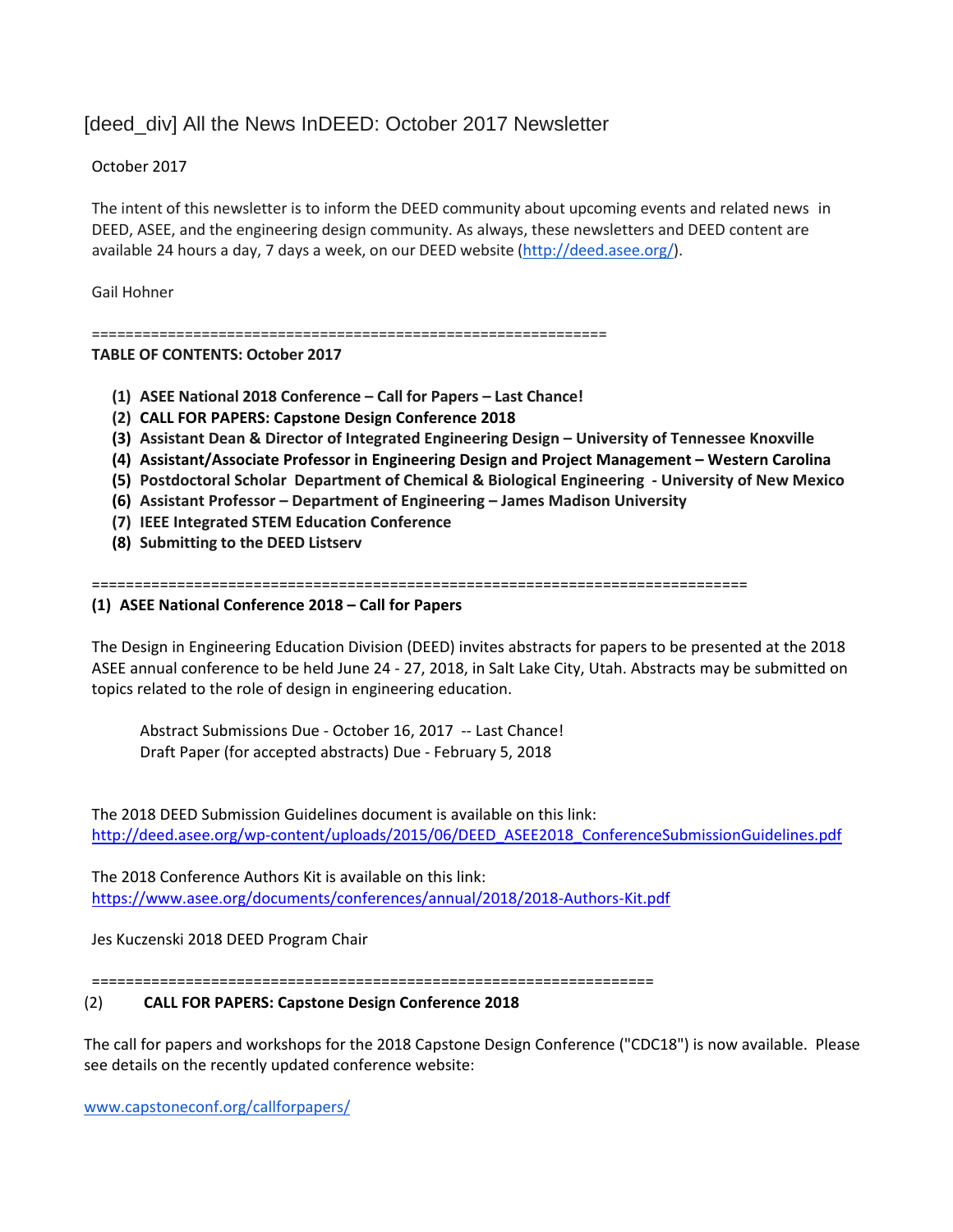The deadline for papers and workshops is January 8, 2018. As in past years, conference papers are limited to 4 pages to allow for expanded publication elsewhere later; formatting guidelines are provided on the conference website. Workshop submissions should use the workshop template available on the conference website.

If you have questions about CDC18, please email [capstoneconf@gmail.com.](mailto:capstoneconf@gmail.com)

============================================================

## (3) **Assistant Dean & Director of Integrated Engineering Design – University of Tennessee Knoxville**

The Tickle College of Engineering at the University of Tennessee Knoxville is searching to fill the position of the endowed **Edwards Assistant Dean & Director of Integrated Engineering Design**. The position will lead efforts to develop undergraduate design experiences within and across our engineering programs, implement and manage the primary design facilities for the College, and serve as the face of our student design programs to our internal and external partners. More information about the position may be found at [www.engr.utk.edu/edwards-assistant-dean-integrated-engineering-design.](http://www.engr.utk.edu/edwards-assistant-dean-integrated-engineering-design)

============================================================

## **(4) Assistant/Associate Professor in Engineering Design and Project Management – Western Carolina**

Western Carolina University's School of Engineering + Technology [\(set.wcu.edu\)](http://set.wcu.edu/) is seeking to fill an Assistant/Associate Professor in Engineering Design and Project Management. The position is responsible for leadership in our industry-sponsored Capstone Design Program through our nationally recognized Rapid Center [\(rapid.wcu.edu\)](http://rapid.wcu.edu/). The position has high potential for a summer contract as a Rapid Center Fellow overseeing and interacting with advanced manufacturers in the region.

For more information and to apply, visit [http://jobs.wcu.edu/postings/7720.](http://jobs.wcu.edu/postings/7720)

# (5) **Assistant Professor – Department of Engineering – James Madison University**

The Department of Engineering at James Madison University invites applicants who strive to be world-class, undergraduate engineering faculty for three open tenure-track Assistant Professor positions to start in August 2018. All fields of engineering will be considered. Successful applicants will be able to teach throughout our undergraduate curriculum.

Salary is commensurate with experience. Applications are being accepted immediately, and review will begin on October 9, 2017. Applications will be accepted and reviewed until the position is filled, contingent on state authorization. For additional information and to apply, visit [https://JobLink.jmu.edu/postings/1744](https://joblink.jmu.edu/postings/1744) (Posting F1032).. If you have any questions, please contact Dr. Jacquelyn Nagel, [\(nageljk@jmu.edu\)](mailto:nageljk@jmu.edu), Search Committee Chair, or Dr. Kurt Paterson [\(paterskg@jmu.edu\)](mailto:paterskg@jmu.edu), Department Head.

============================================================================

# **(6) Postdoctoral Scholar Department of Chemical & Biological Engineering - University of New Mexico**

The University of New Mexico is inviting applications for a **postdoctoral scholar** to join our RED Project, FACETS [\(http://facets.unm.edu/\)](http://facets.unm.edu/). We are looking for a scholar with qualitative research experience who will enjoy collaborating with a great interdisciplinary team. We are investigating the impact of threading community-, industry-, research-, and entrepreneurial-based design challenges through the undergraduate chemical engineering curriculum in a diverse department. Find additional details from this